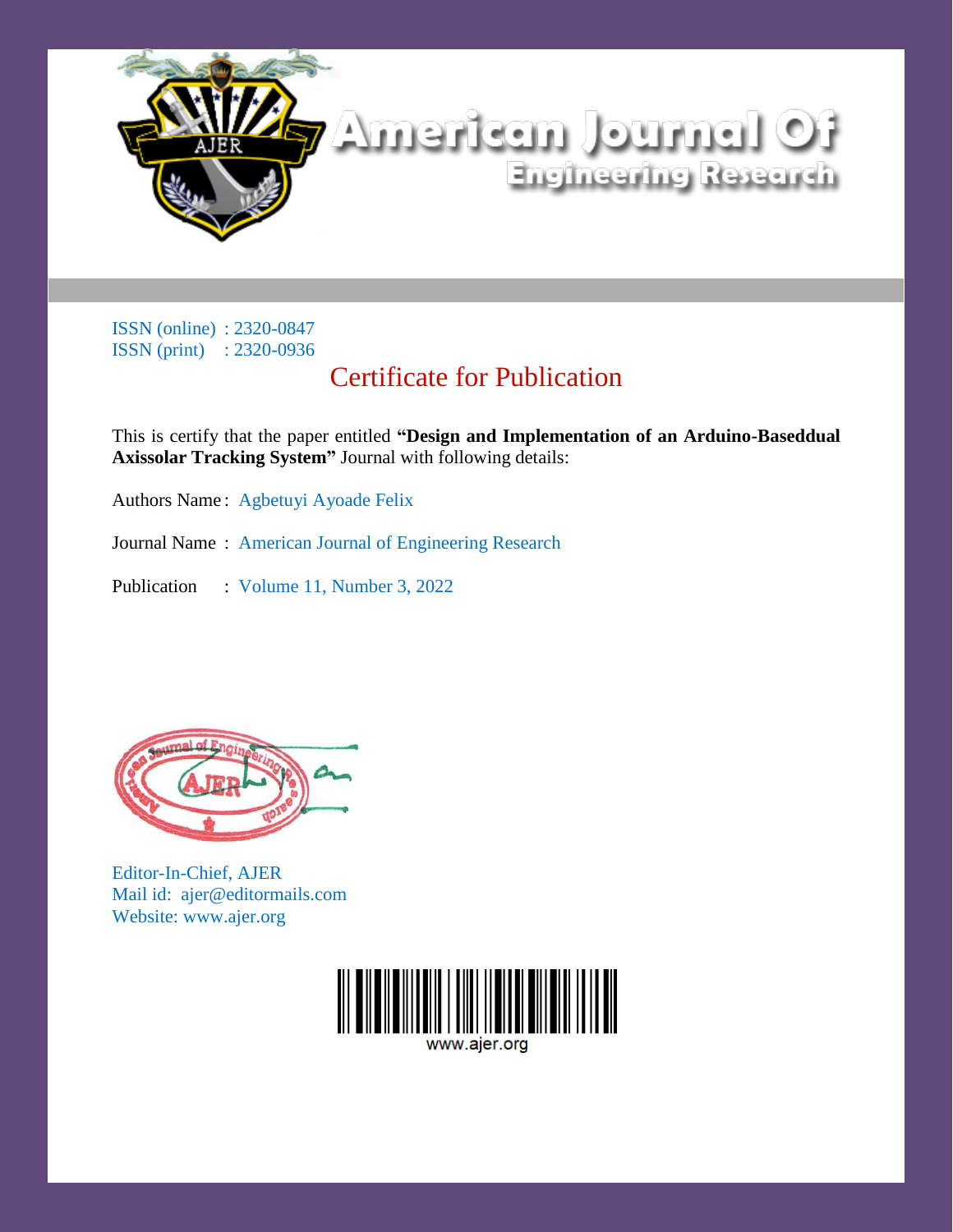

## Certificate for Publication

This is certify that the paper entitled **"Design and Implementation of an Arduino-Baseddual Axissolar Tracking System"** Journal with following details:

Authors Name : Fagbuaro Olawale E

Journal Name : American Journal of Engineering Research

Publication : Volume 11, Number 3, 2022



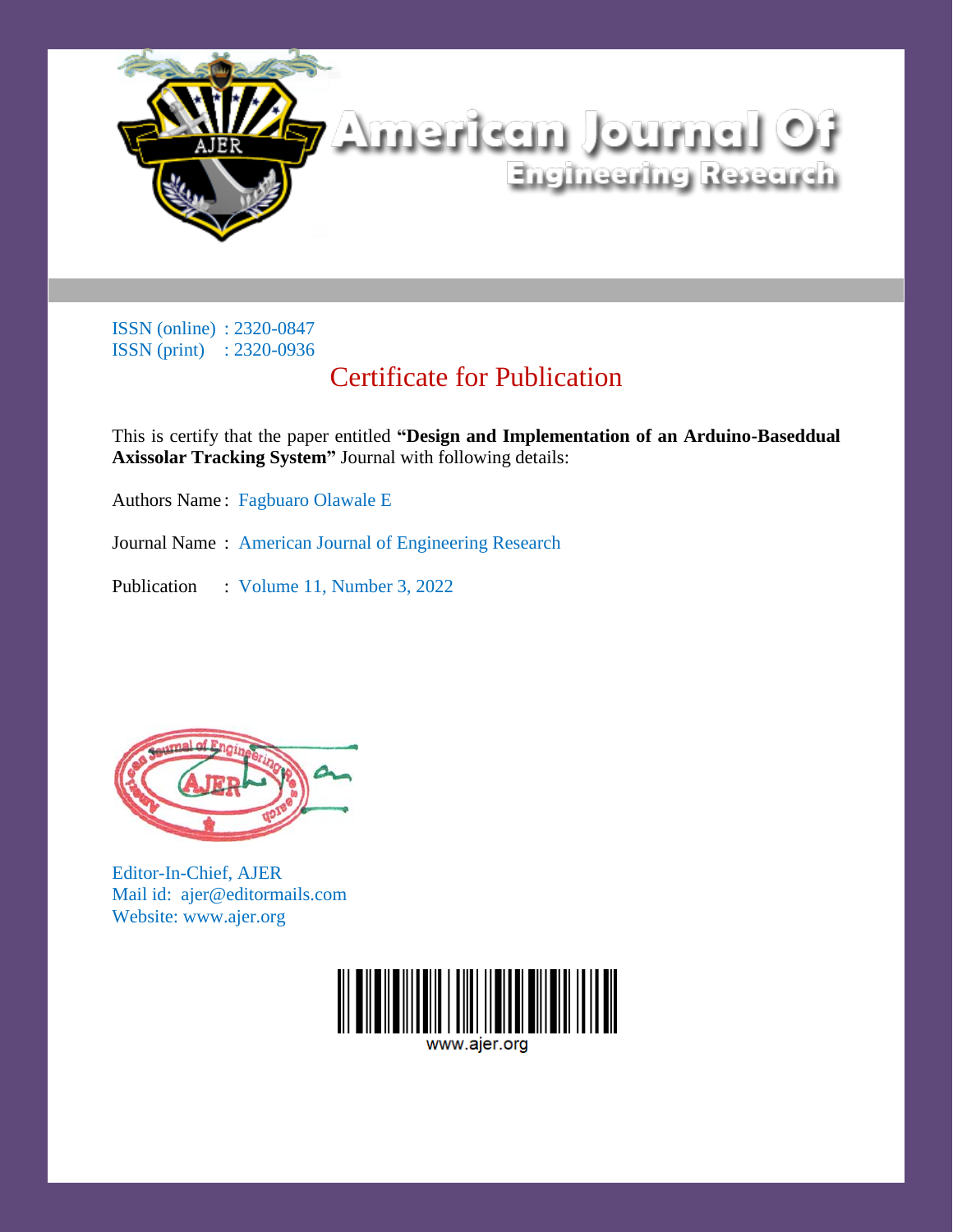

## Certificate for Publication

This is certify that the paper entitled **"Design and Implementation of an Arduino-Baseddual Axissolar Tracking System"** Journal with following details:

Authors Name : Agbetuyi Oluranti A

Journal Name : American Journal of Engineering Research

Publication : Volume 11, Number 3, 2022